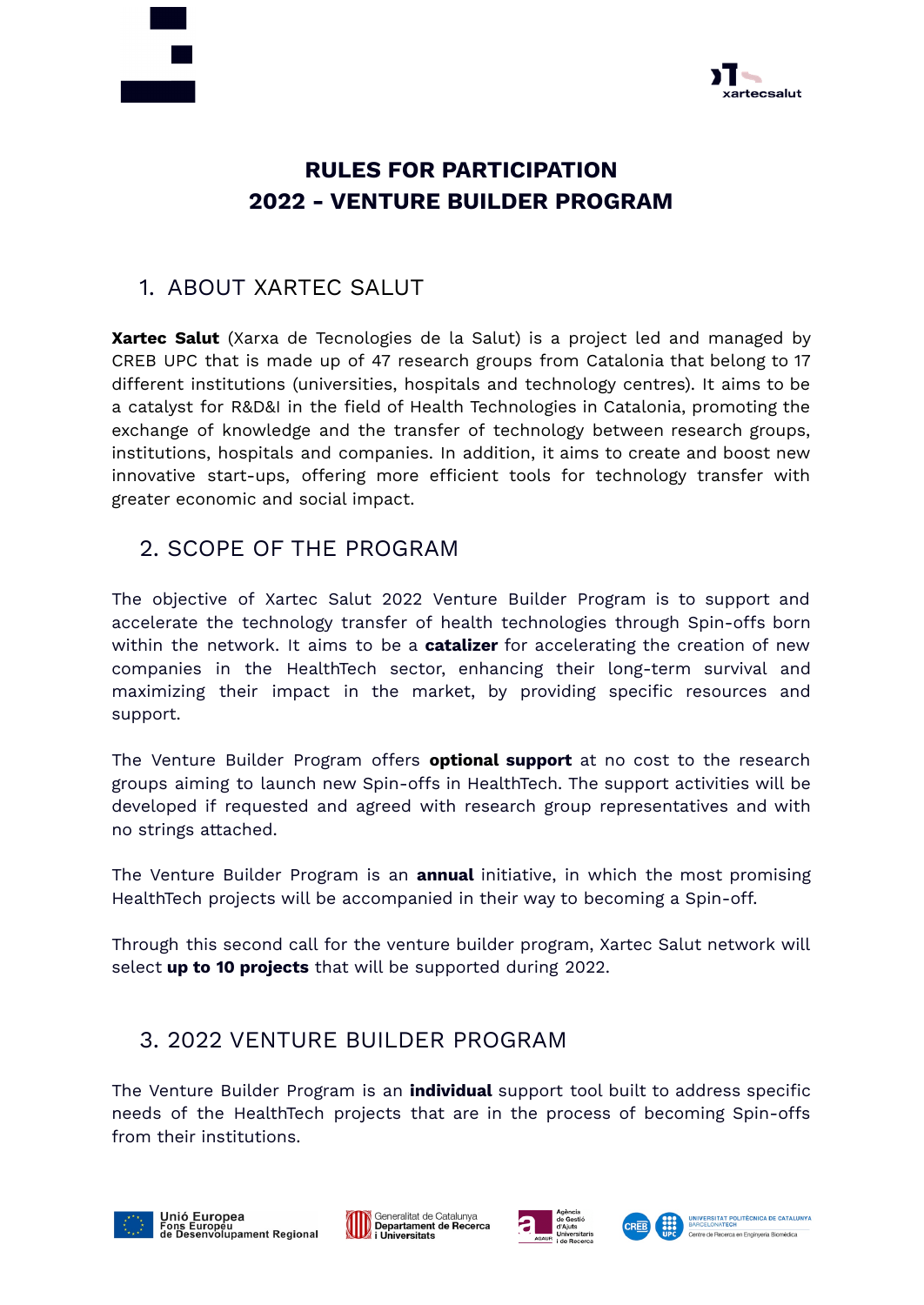



The support program will be developed within the **year 2022** and will cover some aspects that are considered critical to the success of new venture, namely:

- **Training, coaching and capacity building** for the leader of the project joining full time to the Spin-Off. The sessions will be **short, specific and aligned** to the real needs of the project leaders, both from a personal and professional scope.

The areas to be covered will include transversal topics (leadership, entrepreneurship, communication skills, business development, etc...), and others fairly related to their new roles (finance, management, team building & HR, legal, among others).

The main goal of the sessions will be to share experience and best practices in order to avoid future issues and give strategic insights on those aspects critical to the success of the venture.

- Legal support by top class professionals during the Spin-off creation process. Legal support will include, among others: support in the licensing agreement process, incorporation of the company, compatibility of the founders, Shareholders agreements, etc.
- **Support** in the **team building** process. Human resources is known to be one of the most critical aspects for successful technology commercialization through Spin-off in the HealthTech sector. For that reason, an ambitious set of tools will be provided to the project, in order to support in the envisioning and implementation of the ideal human resources strategy:
	- Support in the **scouting** of health technological profiles and other complementary ones (such as specialists in project management, finance, business, etc.).
	- Support in the envisioning and planning of the ideal **Advisory board / Scientific Advisory board.**
	- Scouting and incorporation to the project of an **international strategic mentor** (advisory board-like profile) for the **year 2022** with a pre-agreed set of meetings and involvement in the project.
- **Support** in the Business plan development and financing strategy through specialized suppliers.
- **Pitch sessions** with local and international specialized **VC investors,** if requested.

Each team will receive a support program in some of the above mentioned areas to cope with its specific project's needs. The **global budget** for the 2022 Venture Builder activities and services that will be provided by Xartec Salut is **130.000€.**







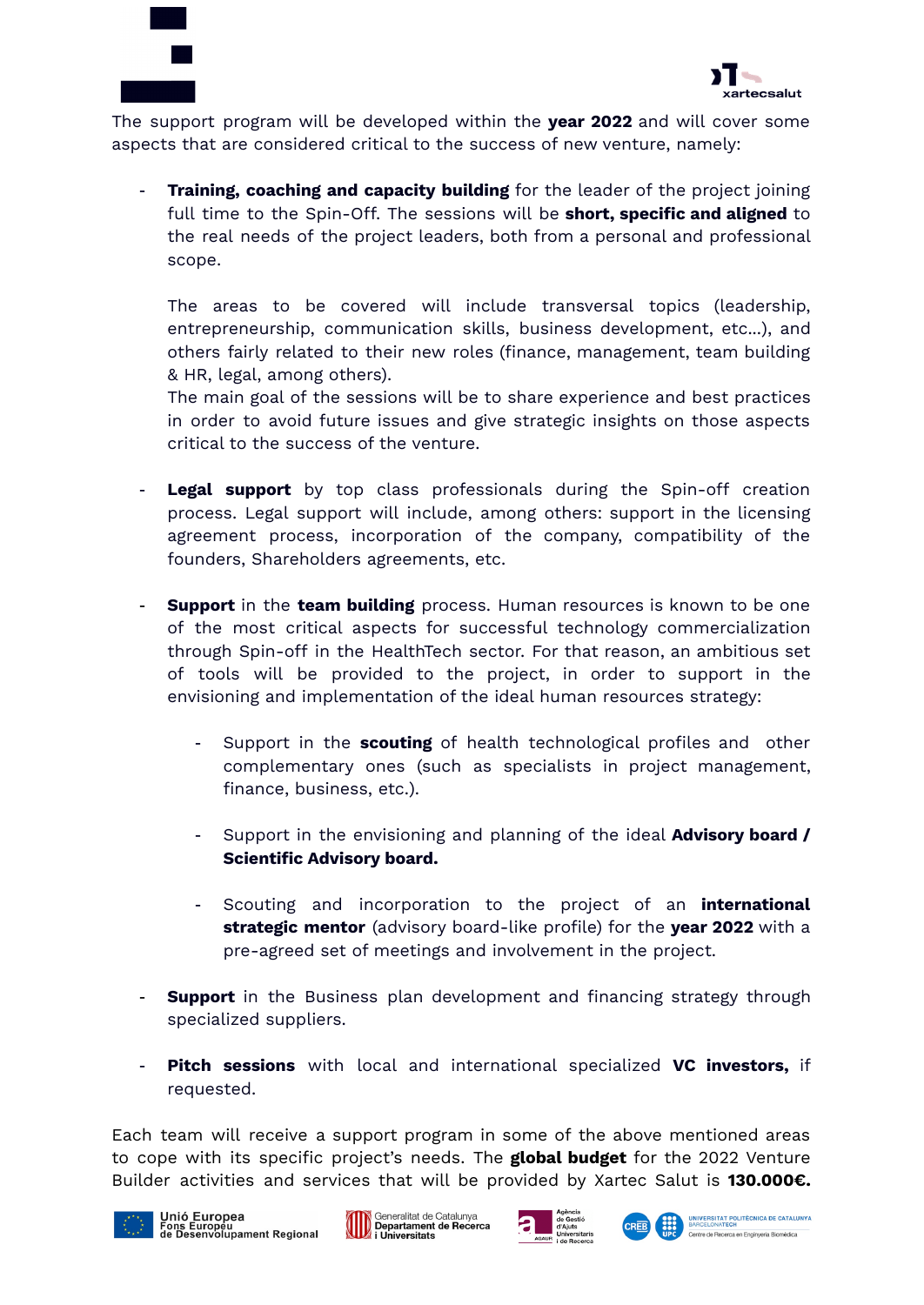



The budget will be allocated among the participants based both on their **needs** and the **potential** of the project that will be assessed during the evaluation process.

#### The Venture Builder Program Aim: to support and accelerate the technology transfer through Spin-offs born within the network. CEO Eligibility criteria: projects from the Xartec Salut Network focused on

HealthTech that are going to Spin-off in 2022.

Submission of applications: from 24/01/2022 to 07/02/2022

To apply send Form to: xartec.salut.creb@upc.edu Annual initiative: 10 projects/year Global budget: 130.000€ in 2022



 $\sum_{\text{xartecsalut}}$ 

## 4. ELIGIBILITY

2022 Venture Builder program is open for projects from the Xartec Salut network that are going to become Spin-offs during 2022.

The projects presented must meet the following criteria:

- 1. The **technologies** developed must have their application in the **Health field**.
- 2. The head of the research group or the principal investigator that is the representative at Xartec Salut **must authorize** the presentation of the technology to this call.
- 3. Each research group can present a maximum of **two projects** to this call.

## 5. APPLICATION PROCESS

Submission of applications will open on **24/01/2022** and will close on **7/02/2022** at 14:00.

Applications will be conducted through the duly submission of the form provided to [xartec.salut.creb@upc.edu](mailto:xartec.salut.creb@upc.edu). Applications that do not include the required information will not be considered eligible. However, it is not expected that the







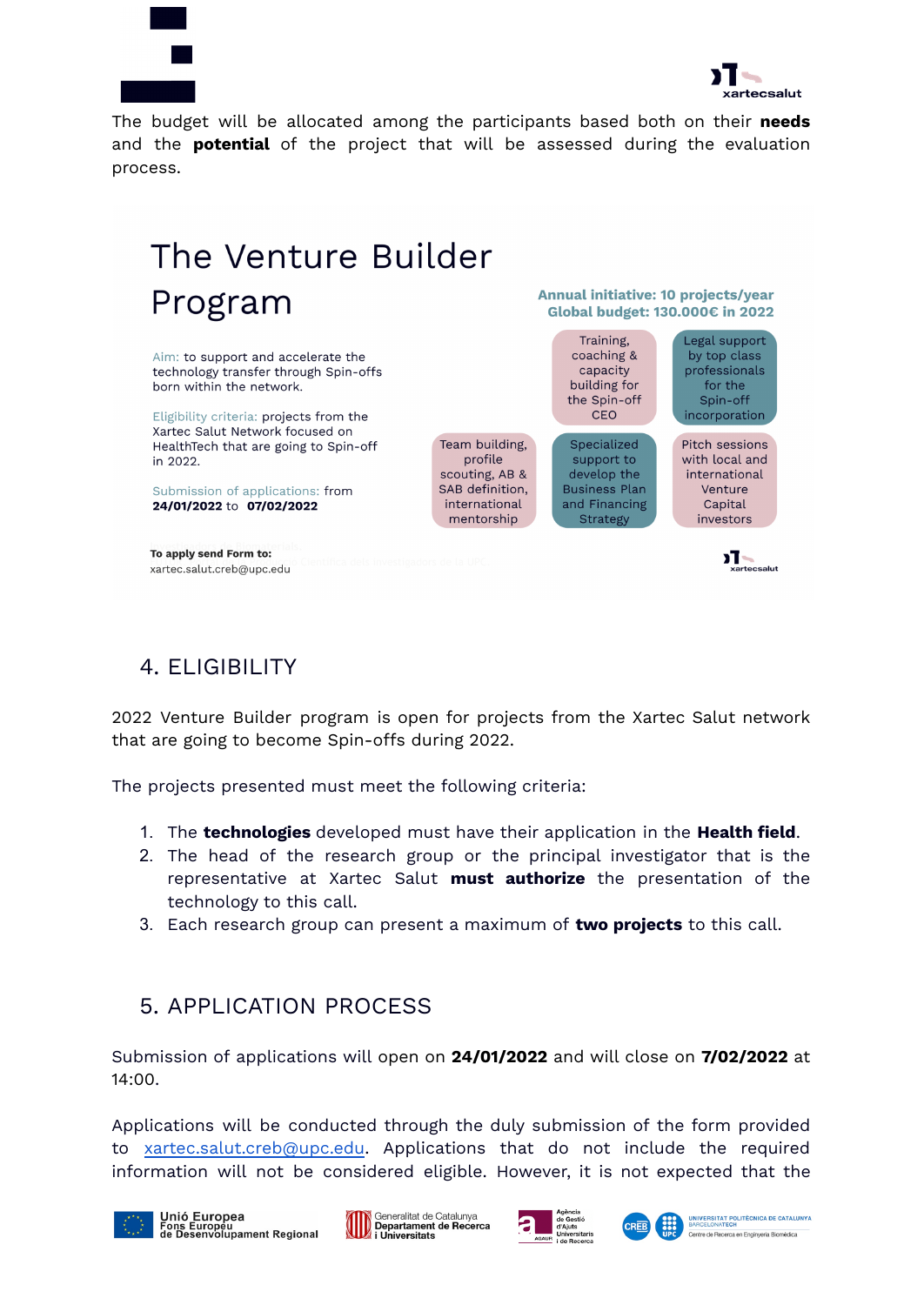



projects already count with extensive documentation at this point, and limited estimations or draft information may be included in the form.

The application form should contain the following information:

- Identification of project needs
- Description of the project
- Stage of the development of technology
- Ownership of the asset(s)
- IP strategy
- Potential market and competitive advantages
- Development plan & budget
- Team involved in the project and in the future Spin-Off
- Funding strategy
- Social and economic impact of the project

Applications must be submitted in **English**. No applications will be accepted after the deadline. However, Xartec Salut reserves the right to extend the deadline, communicating this change appropriately to the groups' representatives.

#### 6. EVALUATION AND SELECTION

Evaluation process will be composed of two sequential stages starting as soon as the application process closes:

#### **● Stage 1 - Verification of eligibility (7/02/2022 - 9/02/2022)**

Every project must comply with all the eligibility criteria described under section 4.

If some critical information is missing due to administrative or human error, Xartec Salut will contact the representative of the project in order to correct the information that would have to be provided before 9/02/2022.

#### **● Stage 2: Assessment of the applications (10/02/2022 - 11/02/2022).**

Xartec Salut is looking to support *"ready to Spin-off"* projects with **high impact,** adjusted to probability of success both from **economic** and **social** point of view and with a strong technological and innovation profile.

In order to select those projects, each of them will be evaluated by Xartec salut following the criteria and weights set out below:

- **20%** Market potential
- **20%** Innovation & novelty









Centre de Recerca en Enc